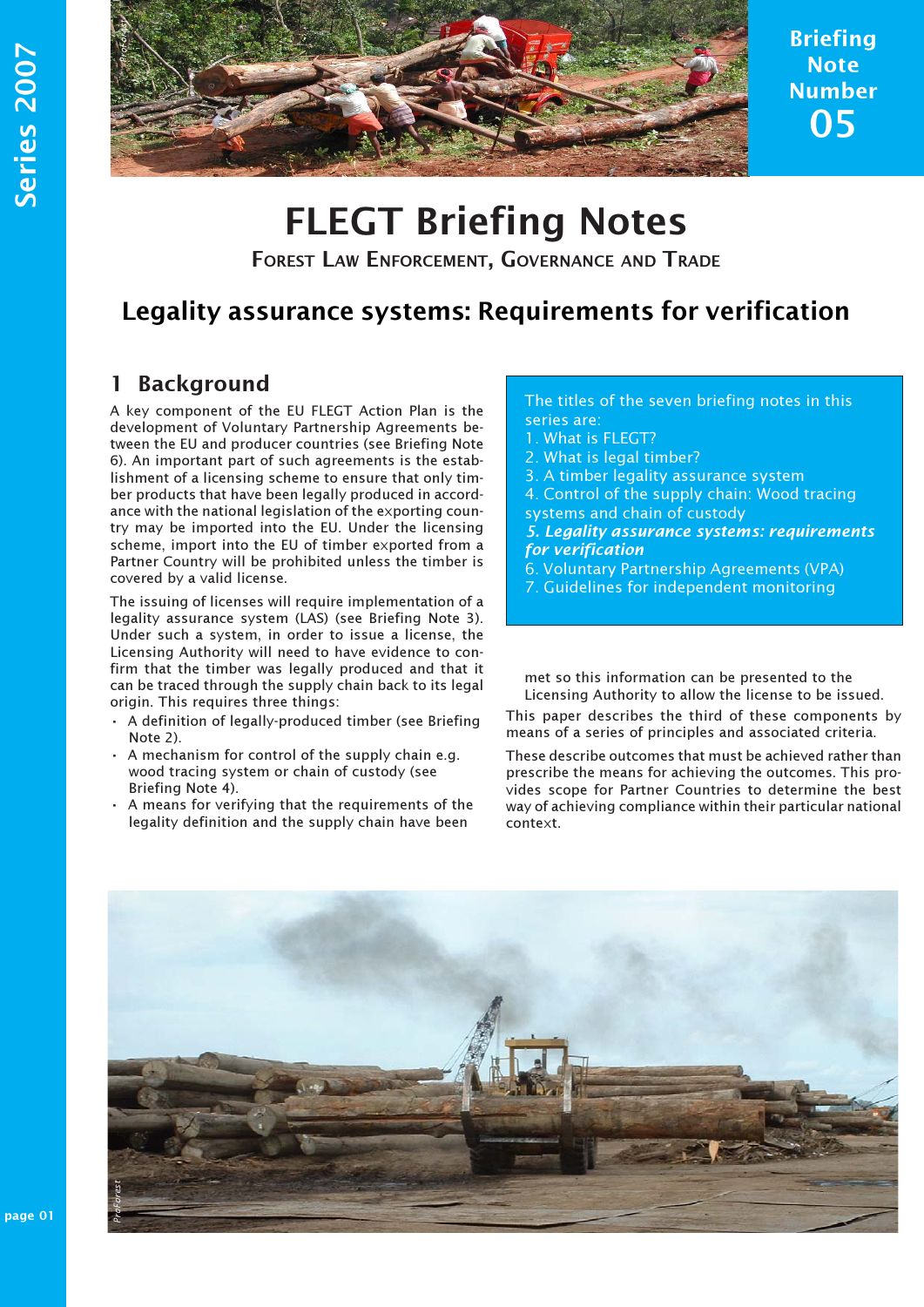Briefing **Note** Number 05



# 2 Verifying legal compliance and chain of custody

FLEGT licenses will be issued on the basis of evidence provided to the Licensing Authority that all the requirements of a Partner Country's legality definition have been met. This evidence will typically be provided through regular audits of activities in forest management units and processing facilities to verify:

- Compliance with the requirements of the definition of legality in the forest and, where the definition requires it, at processing facilities;
- Implementation of supply chain controls at each point where a product is shipped, received or transformed – such as sawmills and plywood mills – to check that no material that is unaccounted for has entered the process.

Verification must result in clear and credible evidence that can be presented to the Licensing Authority and Independent Monitor that demonstrates that:

- Export consignments have been produced in a manner that complies with all laws included in the legality definition;
- There are sufficient controls to assure that licensed products include only timber from legal operations.



Organisations performing verification should be appropriately qualified and operate systems that conform to accepted auditing practices. For external (i.e. non-state) agencies, accreditation to a recognised standard may provide evidence of such qualifications.

# 3 Principles and criteria for verification activities

Verification provides adequate control to ensure the legality of timber to be licensed. Verification must be sufficiently robust and effective to ensure that any non-compliance with requirements, either in the forest or within the supply chain, are identified and action is taken in a timely manner to resolve the problem. The intensity of verification should be proportional to the specific circumstances in the Partner Country.

#### 3.1 Organisation

Verification is carried out by a government, market participant or third-party organisation, or some combination of these, which has adequate resources, management systems and skilled and trained personnel, as well as robust and effective mechanisms to control conflicts of interest.

3.1.1: Verification is undertaken by one or more organisations which are clearly identified and which are competent and adequately resourced.

3.1.2: All verification personnel have the skills and experience necessary to perform their jobs and are adequately supervised.

3.1.3: Verification activities are carried out under an adequate documented management system and provide means to ensure transparency of the system.

3.1.4: There is a robust system in place to ensure that all potential conflicts of interest at both the individual and the organisational level have been identified and documented and are being effectively managed and controlled.

3.1.5: Where verification activities are carried out by fieldbased monitoring personnel who are routinely involved with forest operations (e.g. forest guards), there must also be a component of the verification process carried out by other personnel who are not routinely involved with either the forest operations or line management of the field-based monitoring personnel.

### 3.2 Verification of legality in the forest

There is a clear scope setting out what has to be verified. The verification methodology is documented and ensures that the process is systematic, transparent<sup>1</sup>, evidencebased, carried out at regular intervals and covers everything included within the scope.